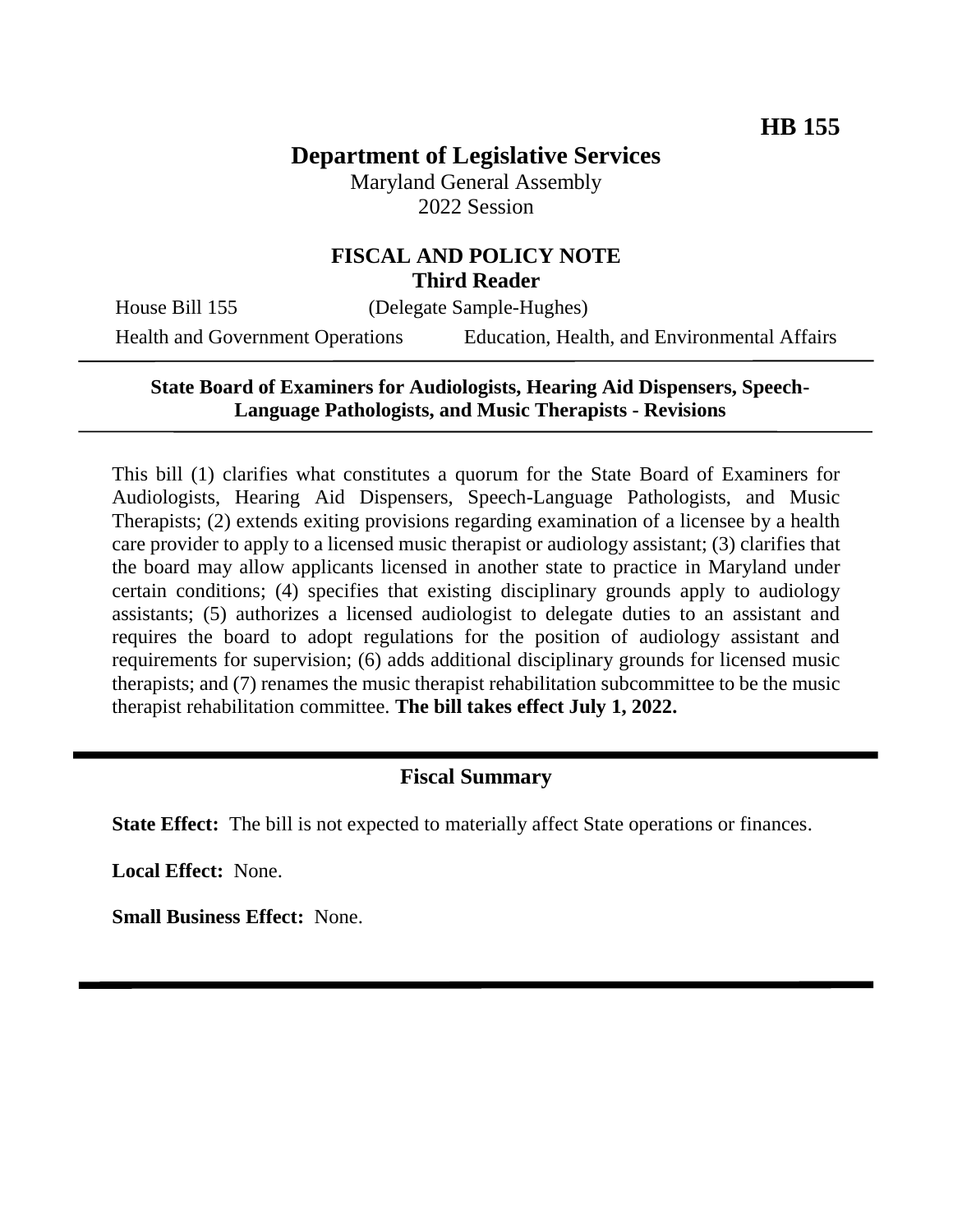# **Analysis**

### **Bill Summary/Current Law:**

#### *Quorum*

The bill clarifies that at least one audiologist, hearing aid dispenser, speech-language pathologist, and music therapist must be present at a board meeting to form a quorum to do business, rather than at least one member of each profession regulated under Title 2 of the Health Occupations Article.

#### *Examination of a Licensee*

The bill authorizes the board, while investigating an allegation against a licensed music therapist or audiology assistant, to require the licensee to submit to an appropriate examination by a health care provider if the board has reason to believe the licensee may cause harm to a person affected by the licensee's practice. In return for the privilege to practice music therapy or assist in the practice of audiology, a licensee has deemed to consent to the examination and waived any claim of privilege as to the reports of the health care provider who examines the licensee. Generally, failure or refusal to submit to an examination is *prima facie* evidence of the licensee's inability to practice. Under current law, these provisions are in place for all other license types regulated by the board.

#### *Preliminary Approval by the Board to Practice*

The bill clarifies that the board may allow an individual who is an audiologist, hearing aid dispenser, speech-language pathologist, music therapist, speech-language pathology assistant, or audiology assistant licensed in another state to practice in their respective field without a license if the applicant has (1) been granted preliminary approval by the board to practice and (2) a completed application for a license pending before the board. Under current law, the board may allow an individual who is an audiologist, hearing aid dispenser, speech language pathologist, music therapist, speech language pathology assistant, or audiology assistant licensed in another state to practice without a license if the individual has a completed application before the board.

#### *Audiology Assistants*

The bill specifies which existing disciplinary grounds apply to audiology assistants, authorizes a licensed audiologist to delegate duties to an assistant within the scope of practice and supervision guidelines in specified regulations, and requires the board to adopt regulations to establish qualifications and scope of practice for audiology assistants.